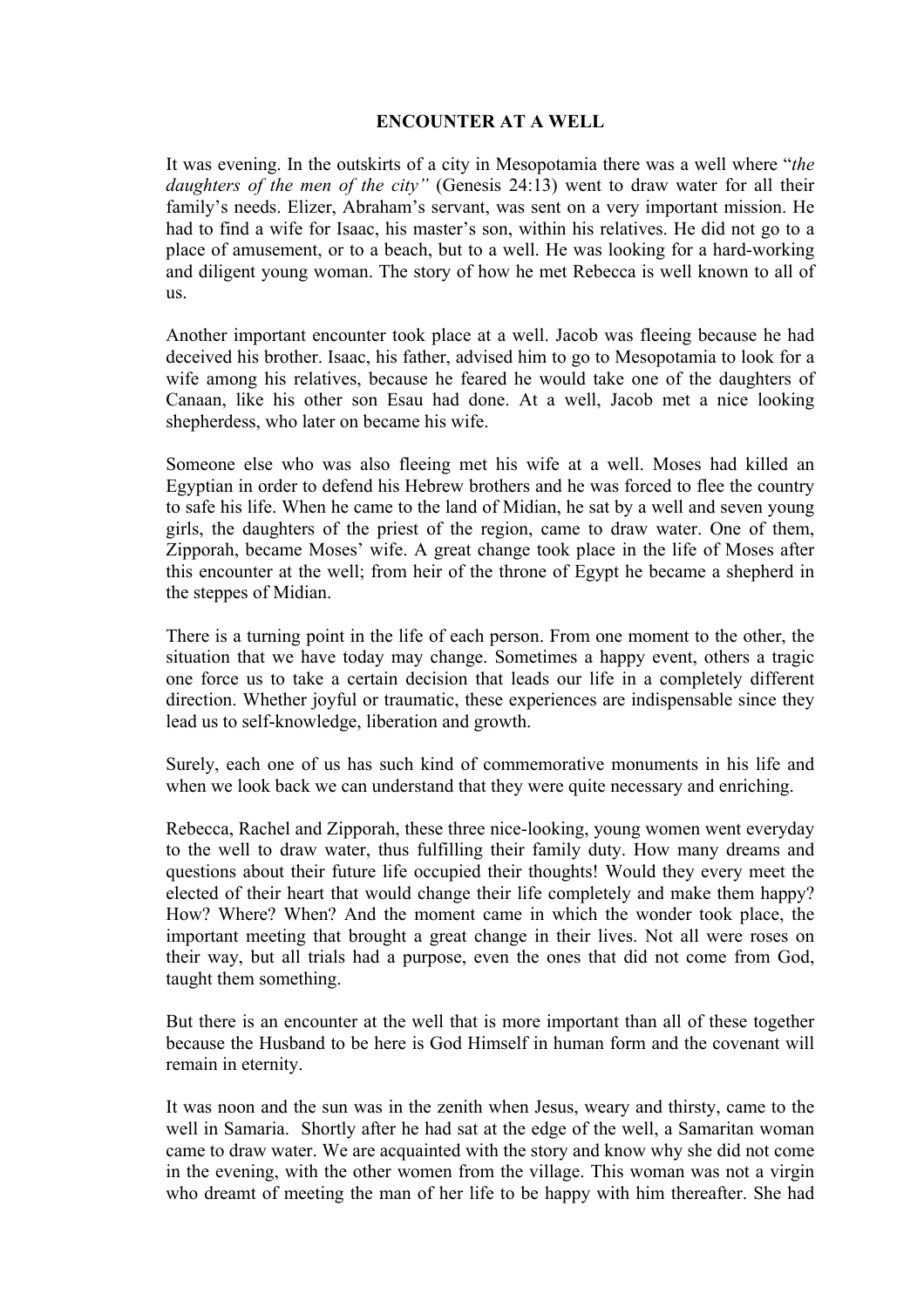had a life full of broken dreams and bitter disappointments. Her heart was full of mistrust and a polite aggressiveness, which was nothing else but her self-defence and was sensed in her words and the tone of her voice. She did not hurry to quench the thirst of the stranger, as Rebecca did when she met Elizer, but she spoke of separation and prejudice. You are a Jew; I, a Samaritan. Her heart was hardened by sin and the rejection and scorn of the people in town, so the appearance of that weary and thirsty man did not move her to compassion.

She did not have anything to give to others, not even water, because she herself was dry. Her spiritual thirst was thousand times more serious and painful than Jesus' physical need. Her soul longed for a little understanding and genuine love and she was not even aware of the needs of others and even less care for them. Her own needs were so great and they were never satisfied! Her life was a great burden, and her daily duty made her more exhausted than the journey that Jesus was taking!

Jesus, the Healer of the human soul, understood everything, knew everything, and lovingly and mercifully offered her immediately what she needed: living water. He forgot his own thirst, or maybe this was only an excuse to enter into a conversation with her. The woman had never heard that there was such a thing as living water and she found still another subject for controversy. He had no pail to take the water. How could he offer her such water? Was he greater than Jacob who had dug up that well? Jesus explained to her what quality was the water he was ready to give her. She would never again need to walk in the heat of the noon hour to the well, but she herself would be a fountain of water that would never dry up. Although she could not quite understand such manner of speech, she could not refuse such an offer and answered: "*Sir, give me this water"* John 4:15. But Jesus was not offering her a glass or a bottle of water, not even a pail, but a well of flowing water "*springing up into everlasting life*" John 4:14. He had to dig deeply, because as David says in His Psalm 51:6: "*Behold, thou desirest truth in the inward parts*" Psalm 51:6. So Jesus touched now another subject, her private life and he did it in a very tactful ways. "*Go, call thy husband, and come hither. The woman answered and said, I have no husband. Jesus said unto her, Thou hast well said, I have no husband: For thou hast had five husbands; and he whom thou now hast is not thy husband: in that saidst thou truly*" John 4:16-18.

Jesus did not expect any public confession or deep repentance, but only that she might acknowledge Him as the Messiah, the Redeemer of the World, something that the Jews had not been able to do in three years he had been serving them. The woman was amazed, "*Sir, I perceive that thou art a prophet*" John 4:19. Perception is a subjective attribute quite developed in most women. Prophets knew everything before hand and they usually did not bring good news.

But she would not allow this stranger to enter into her private life. He had no right to do that. She could simply turn the conversation and speak about something else, for example: religion. Surely she never went to the temple where the believers gathered together to worship God. She was the black sheep of the town, but that issue was a good excuse to distract the attention of the Prophet from her private life.

Where should a believer worship, in the mountains of Samaria or in Jerusalem? - she asked him. Her thoughts moved in the physical world, she could not see further than what was before her eyes; introspection was unknown to her. She wanted to know: